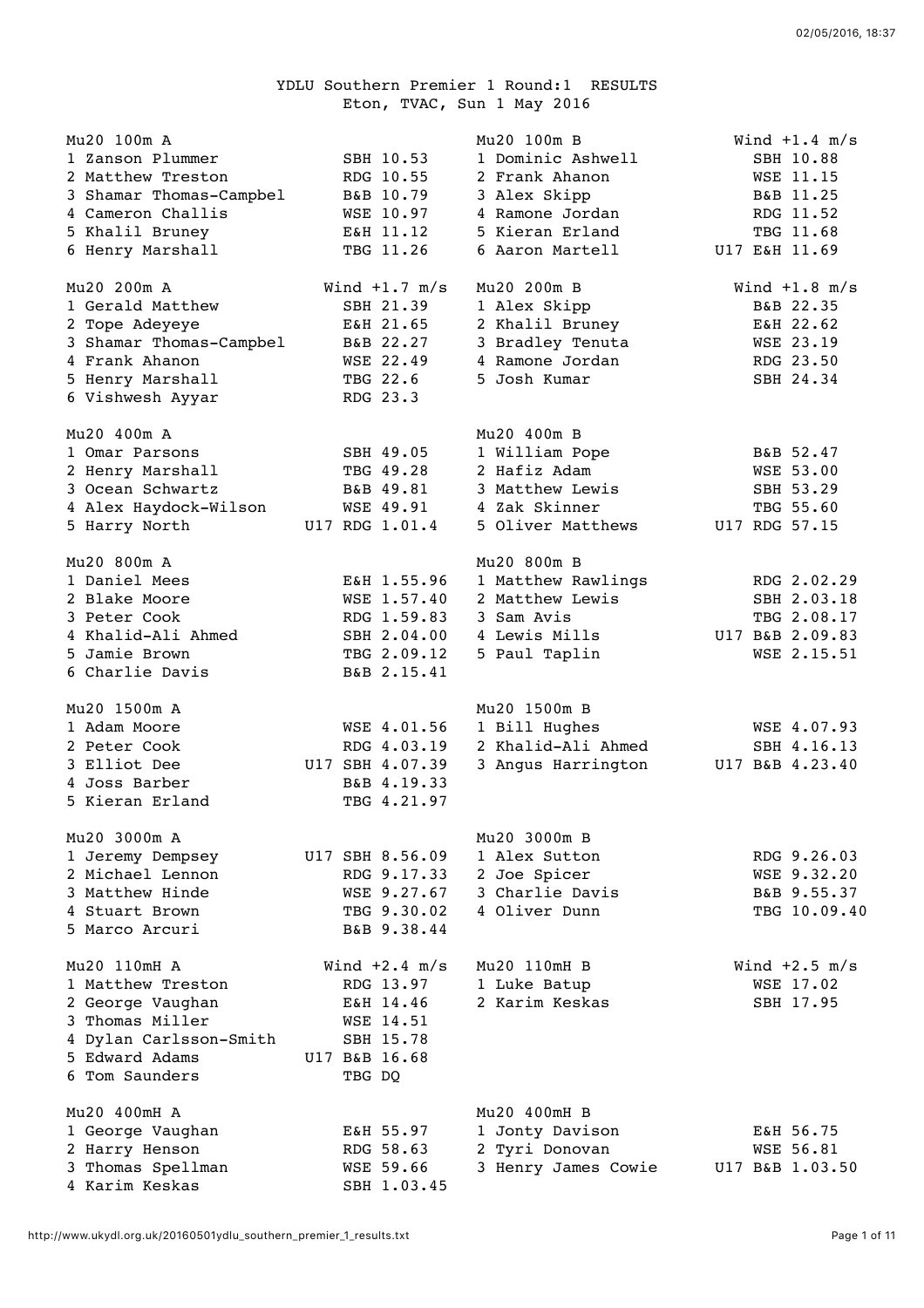| 5 Aleksander Wiltshire                    | B&B 1.05.04                |                        |             |
|-------------------------------------------|----------------------------|------------------------|-------------|
| Mu20 2000m SC A                           |                            | Mu20 2000m SC B        |             |
| 1 Matthew Bradley                         | WSE 6.18.67                | 1 Ethan Tattersall     | WSE 6.52.38 |
| 2 James Crawley                           | B&B 6.50.29                | 2 Charlie Andrews      | B&B 7.47.18 |
| 3 Dominic Allamby-Gleed                   | RDG 7.32.75                |                        |             |
| Mu20 Discus Throw A                       |                            | Mu20 Discus Throw B    |             |
| 1 George Evans                            | SBH 56.89                  | 1 Dylan Carlsson-Smith | SBH 38.48   |
| 2 Barnie Skinner                          | TBG 34.94                  |                        |             |
| 3 Nathan Standing                         | RDG 28.09                  |                        |             |
| 4 Dylan Reeves-Fellows<br>5 Matthew Price | B&B 21.99<br>U17 WSE 21.43 |                        |             |
|                                           |                            |                        |             |
| Mu20 Hammer Throw A                       |                            | Mu20 Hammer Throw B    |             |
| 1 Jake Norris<br>2 Billy Praim-Singh      | WSE 68.15<br>SBH 60.30     |                        |             |
| 3 Alexander Spratley-Kemp                 | RDG 33.93                  |                        |             |
| 4 Barnie Skinner                          | TBG 23.50                  |                        |             |
| 5 Dylan Reeves-Fellows                    | B&B 20.52                  |                        |             |
| Mu20 Javelin Throw A                      |                            | Mu20 Javelin Throw B   |             |
| 1 James Whiteaker                         | B&B 69.22                  | 1 Billy Praim-Singh    | SBH 37.54   |
| 2 Dylan Carlsson-Smith                    | SBH 50.58                  | 2 Nathan Standing      | RDG 29.75   |
| 3 Jake Norris                             | WSE 46.22                  |                        |             |
| 4 Barnie Skinner                          | TBG 40.12                  |                        |             |
| 5 Mason Vidler                            | RDG 33.43                  |                        |             |
| Mu20 Shot Putt A                          |                            | Mu20 Shot Putt B       |             |
| 1 George Evans                            | SBH 17.17                  | 1 Billy Praim-Singh    | SBH 12.94   |
| 2 Luc Durant<br>3 Charlie Ashdown-Taylor  | B&B 13.22<br>RDG 11.75     | 2 Thomas Miller        | WSE 11.41   |
| 4 Kieran Dunbar                           | WSE 11.49                  |                        |             |
| 5 Barnie Skinner                          | TBG 9.41                   |                        |             |
| Mu20 Long Jump A                          |                            | Mu20 Long Jump B       |             |
| 1 Ben McGuire                             | SBH 6.82                   | 1 Samuel Challis       | WSE 6.34    |
| 2 Elliott Thorne                          | U17 B&B 6.75               | 2 Bolu Coker           | SBH 6.18    |
| Dami Famakin                              | WSE 6.38                   | 3 Patrick Hannawin     | RDG 5.41    |
| 4 Samuel Antwi                            | U17 E&H 6.31               | 4 Tom Saunders         | TBG 5.40    |
| 5 Zak Skinner                             | TBG 5.87                   |                        |             |
| 6 Nathan Standing                         | RDG 5.45                   |                        |             |
| Mu20 Triple Jump A                        |                            | Mu20 Triple Jump B     |             |
| 1 Jacob Veerapen                          | B&B 14.38                  | 1 Bolu Coker           | SBH 12.09   |
| 2 Dami Famakin<br>3 Ben McGuire           | WSE 13.49<br>SBH 13.15     |                        |             |
| 4 Jonty Davison                           | E&H 11.38                  |                        |             |
| 5 Patrick Hannawin                        | RDG 11.03                  |                        |             |
| Mu20 High Jump A                          |                            | Mu20 High Jump B       |             |
| 1 Sam Hewitt                              | <b>WSE 2.00</b>            | 1 Nathan Standing      | RDG 1.65    |
| 2 Joe Winn                                | E&H 1.91                   | 2 Karim Keskas         | SBH 1.55    |
| 3 Jacob Rajukumar                         | RDG 1.85                   | 3 Jonty Davison        | E&H 1.50    |
| 4 Ben McGuire                             | SBH 1.80                   | 4 Luke Batup           | WSE 1.50    |
| 5 Aleksander Wiltshire                    | B&B 1.65                   |                        |             |
| 6 Tom Saunders                            | TBG 1.60                   |                        |             |
| Mu20 Pole Vault A                         |                            | Mu20 Pole Vault B      |             |
| 1 Ethan Walsh                             | SBH 4.25                   | 1 Dylan Carlsson-Smith | SBH 4.25    |
| 2 Patrick Hannawin                        | RDG 3.65                   | 2 Nathan Standing      | RDG 2.30    |
| 3 Frankie Scrivener                       | U17 B&B 3.05               |                        |             |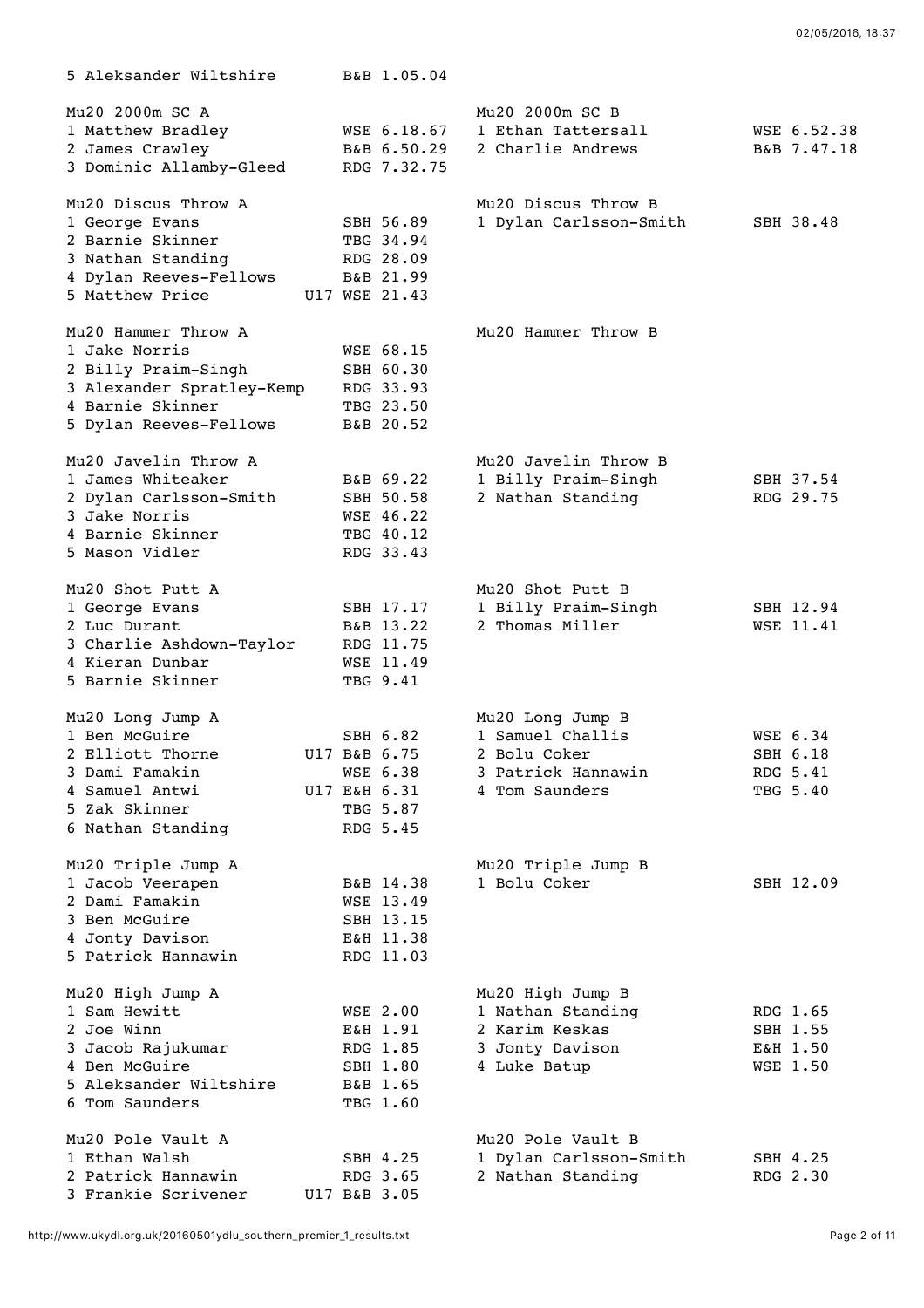4 Zak Skinner TBG 2.90 Mu17 100m A Wind +1.8 m/s Mu17 100m B Wind +2.9 m/s 1 Toby Seal TBG 11.38 1 Tyrese King RDG 11.61 2 Shinawat Jaidee SBH 11.56 2 Emmanuel Agyare E&H 11.84 3 Harry Davies RDG 11.69 3 Josh Kumar SBH 12.06 4 Zion Abanihi E&H 11.90 4 Cyrus Panesar WSE 12.09 5 Alex Pocock-Stillman WSE 12.06 5 Robert Abbott B&B 12.65 Mu17 200m A Wind +0.2 m/s Mu17 200m B Wind +0.9 m/s 1 Matthew Knight B&B 22.82 1 Emmanuel Agyare E&H 23.8 2 Tyrese King RDG 23.74 2 Harry Davies RDG 23.8 3 Aaron Martell E&H 23.76 3 Chizute Ogbedeh B&B 24.1 4 Toby Seal TBG 23.87 4 Shinawat Jaidee SBH 24.3 5 Alex Pocock-Stillman WSE 24.74 5 Cyrus Panesar WSE 24.4 6 Oliver Woodrow TBG 25.1 Mu17 400m A Mu17 400m B 1 Blaine Lewis-Shallow RDG 50.36 1 Yuri Zavratchiyski E&H 51.88 2 Ben Sutton B&B 52.47 2 Joseph Plested RDG 55.50 3 Callum Dodds E&H 52.92 3 Oliver Woodrow TBG 56.43 4 Cameron Roberts TBG 54.29 4 Rory Naylor WSE 59.02 5 Gurjeevan Athwal WSE 55.10 5 Charlie Scrivener B&B 59.39 6 Henry Fulton SBH 55.68 6 Michael Kobeh SBH 1.01.08 Mu17 800m A Mu17 800m B 1 Harry Digby E&H 1.57.42 1 Jack Goddard WSE 2.00.37 2 Cameron Roberts TBG 2.01.96 2 Marcus Cleare RDG 2.07.17 3 Eddie Steveni RDG 2.02.15 3 Henry Rocha SBH 2.10.60 4 Angus Harrington B&B 2.03.96 4 Coleman Corry B&B 2.14.62 5 Daniel Brookling WSE 2.05.98 5 Isaac Harding TBG 2.16.54 6 Henry Fulton SBH 2.21.49 Mu17 1500m A Mu17 1500m B 1 Jack Goddard WSE 4.08.33 1 Sam Rodda RDG 4.11.21 2 Matthew Rawlings RDG 4.08.53 2 Luke Reeves TBG 4.40.15 3 Lewis Mills B&B 4.20.30 3 Charlie Andrews B&B 4.48.86 4 Henry Rocha SBH 4.25.17 5 Isaac Harding TBG 4.38.75 Mu17 3000m A Mu17 3000m B 1 James Puxty TBG 9.10.77 1 Harry Roe RDG 9.30.96 2 Sam Rodda RDG 9.13.82 2 Callum Myatt B&B 10.14.52 3 Michael Eagling B&B 9.41.17 3 Joe Lusardi TBG 11.08.14 4 Rufus Kent SBH 10.01.40 5 Finn Donlon E&H 10.30.64 Mu17 100mH A Wind +2.5 m/s Mu17 100mH B Wind +2.5 m/s 1 Toby Seal TBG 13.83 1 Femi Sofolarin B&B 15.55 2 Charlie Ashdown-Taylor RDG 14.63 2 Abraham Melbourne WSE 21.13 3 Josh Watson B&B 14.84 4 Justin Lee SBH 16.23 5 Anthony Rice WSE 22.42 Mu17 400mH A Mu17 400mH B 1 Sam Crick TBG 59.70 1 Coleman Corry B&B 1.03.08

 2 Josh Watson B&B 1.00.73 2 Bede Pitcairn-Knowles TBG 1.13.20 3 Jack Millar RDG 1.00.89 4 Justin Lee SBH 1.09.78

 Mu17 1500m SC A Mu17 1500m SC B 1 Chey Kemp RDG 4.22.40 1 Bede Pitcairn-Knowles TBG 4.41.26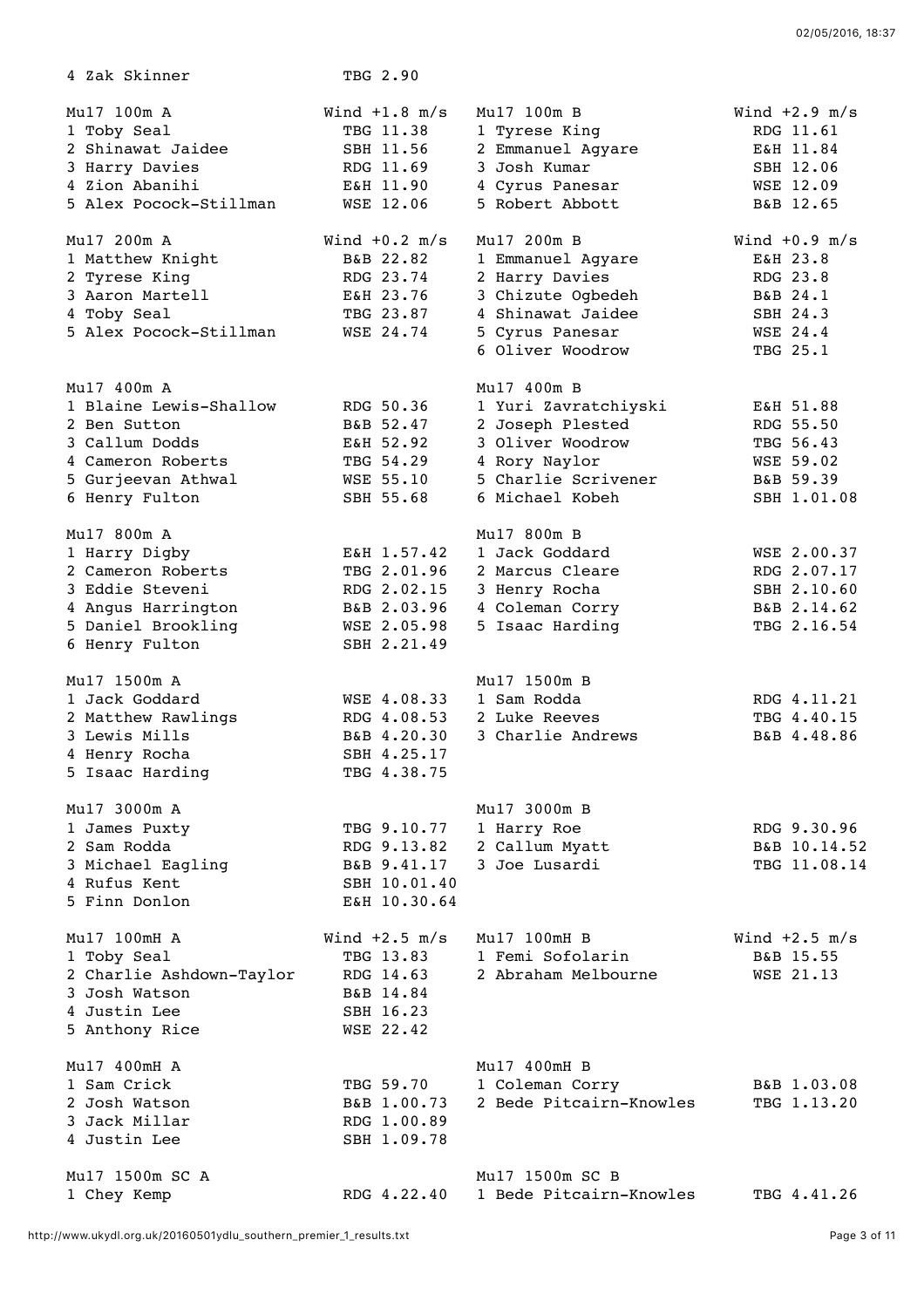| 2 George Groom<br>3 Sam Crick<br>4 Shaun Hudson<br>5 Frankie Scrivener                                                                      | SBH 4.27.33<br>TBG 4.33.30<br>WSE 4.43.34<br>B&B 5.25.65                    | 2 Matthew Clutterbuck<br>3 Charlie Scrivener                                                  | WSE 5.32.46<br>B&B 5.55.60                       |
|---------------------------------------------------------------------------------------------------------------------------------------------|-----------------------------------------------------------------------------|-----------------------------------------------------------------------------------------------|--------------------------------------------------|
| Mul7 Discus Throw A<br>1 Alfie Scopes<br>2 Oliver Hocking<br>3 Oliver Hewitt<br>4 Ryan Whitehead<br>5 Nathan Sureshkumar<br>6 Isaac Hay     | TBG 54.58<br>SBH 36.55<br>RDG 35.91<br>E&H 34.23<br>B&B 28.64<br>WSE 28.49  | Mul7 Discus Throw B<br>1 Chritish Gurung<br>2 Coleman Corry                                   | RDG 28.96<br>B&B 20.54                           |
| Mu17 Hammer Throw A<br>1 Bayley Campbell<br>2 Oliver Hewitt<br>3 James Lancaster<br>4 Alfie Scopes<br>5 Michael Miller                      | WSE 69.40<br>RDG 59.25<br>B&B 51.53<br>TBG 40.11<br>SBH 32.16               | Mu17 Hammer Throw B<br>1 Harrison Wall<br>2 Peter Holt<br>3 Charlie Short<br>4 Oliver Hocking | WSE 43.31<br>RDG 37.61<br>B&B 27.43<br>SBH 23.71 |
| Mul7 Javelin Throw A<br>1 Jude Compton-Stewart<br>2 Femi Sofolarin<br>3 Michael Miller<br>4 David Fulbrooke<br>5 Oliver Matthews            | WSE 56.61<br>B&B 48.45<br>SBH 46.83<br>TBG 44.02<br>RDG 33.07               | Mul7 Javelin Throw B<br>1 Nor Kasem<br>2 Isaac Hay                                            | B&B 45.04<br>WSE 43.55                           |
| Mu17 Shot Putt A<br>1 Alfie Scopes<br>2 William Adeyeye<br>3 Alexander Spratley-Kemp<br>4 Harrison Wall<br>5 Oliver Hocking                 | TBG 15.32<br>B&B 14.79<br>RDG 12.50<br>WSE 10.58<br>SBH 10.42               | Mu17 Shot Putt B<br>1 Chritish Gurung<br>2 Henry James Cowie                                  | RDG 10.49<br>B&B 10.17                           |
| Mul7 Long Jump A<br>1 William Adeyeye<br>2 David Nawah<br>3 Abbas Adejonwo<br>4 Aaron Lawrence<br>5 David Fulbrooke<br>6 Luke Bluemink      | B&B 6.77<br>RDG 6.22<br>SBH 5.55<br><b>WSE 5.48</b><br>TBG 5.45<br>E&H 5.41 | Mul7 Long Jump B<br>1 Edward Adams<br>2 Nicholas Mesmin                                       | B&B 6.04<br>E&H 5.07                             |
| Mu17 Triple Jump A<br>1 Samuel Antwi<br>2 Elliott Thorne<br>3 Abbas Adejonwo<br>4 David Nawah                                               | E&H 13.36<br>B&B 13.18<br>SBH 13.12<br>RDG 12.42                            | Mu17 Triple Jump B<br>1 Ryan Scott<br>2 Kiran Darji<br>3 Max Dowling                          | E&H 12.08<br>RDG 11.60<br>B&B 11.51              |
| Mu17 High Jump A<br>1 Charlie Ashdown-Taylor<br>2 Henry James Cowie<br>3 Justin Lee<br>4 Jack McAra<br>5 David Fullbrook<br>6 Luke Bluemink | RDG 1.80<br>B&B 1.65<br>SBH 1.60<br>WSE 1.55<br>TBG 1.55<br>E&H 1.55        | Mu17 High Jump B<br>1 Edward Adams                                                            | B&B 1.60                                         |
| Mul7 Pole Vault A<br>1 Ross Hajipanayi<br>2 Peter Holt<br>3 Lewis Herzog<br>4 Jack McAra<br>5 George Pope                                   | E&H 3.50<br>RDG 3.20<br>SBH 3.20<br>WSE 3.05<br>B&B 3.05                    | Mul7 Pole Vault B<br>1 Abraham Melbourne<br>2 Lewis Stickings                                 | <b>WSE 2.90</b><br>B&B 2.90                      |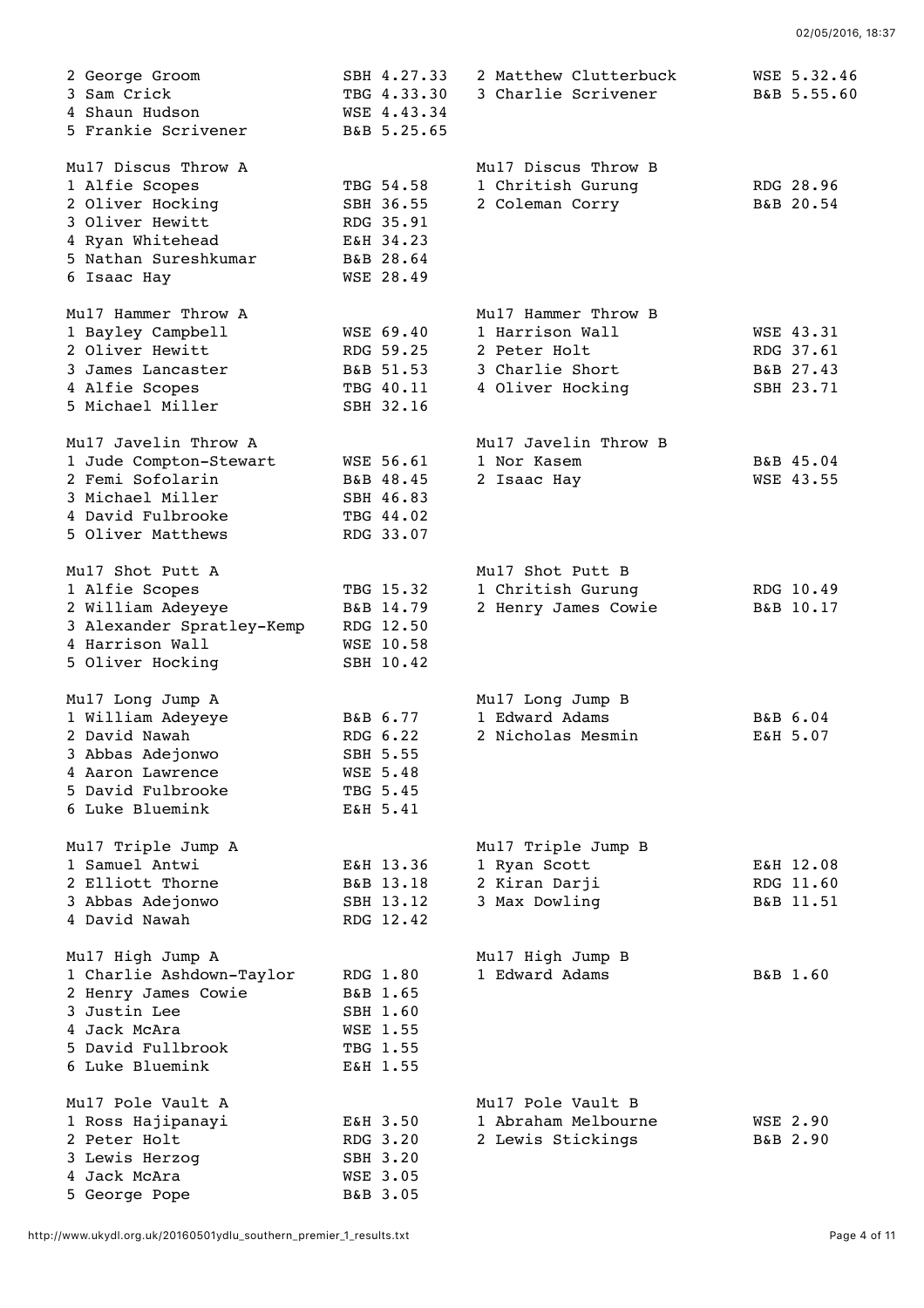| Wu20 100m A             | Wind $+2.6$ m/s | Wu20 100m B          | Wind $+0.9$ m/s |
|-------------------------|-----------------|----------------------|-----------------|
| 1 Maya Bruney           | B&B 12.25       | 1 Elise Modeste      | U17 E&H 12.68   |
| 2 Kennedy Bays          | WSE 12.31       | 2 Amrita Panesar     | WSE 12.83       |
| 3 Amber-Leigh Hall      | RDG 12.38       | 3 Isio Orogun        | B&B 12.93       |
| 4 Salome Japal          | E&H 12.64       | 4 Grace Tatum        | RDG 13.33       |
| 5 Sophia Obi            | U17 SBH 13.32   | 5 Molly Hopping      | SBH 14.83       |
|                         |                 |                      |                 |
| Wu20 200m A             | Wind $+0.3$ m/s | Wu20 200m B          | Wind $+2.7$ m/s |
| 1 Mary Martin           | E&H 25.69       | 1 Parris Johnson     | B&B 25.82       |
| 2 Kennedy Bays          | WSE 25.76       | 2 Amrita Panesar     | WSE 26.62       |
| 3 Eavion Richardson     | SBH 26.24       | 3 Chinwe Iwunze      | U17 SBH 26.78   |
| 4 Modupe Shokunbi       | B&B 26.88       | 4 Kyra White         | U17 E&H 26.87   |
| 5 Grace Tatum           | RDG 26.98       | 5 Rebecca Richardson | U17 RDG 27.40   |
| Wu20 400m A             |                 | Wu20 400m B          |                 |
| 1 Nastassja Allin       | E&H 57.26       | 1 Katie Holt         | RDG 59.82       |
| 2 Rebecca O'Hara        | TBG 57.61       | 2 Hannah Czarnowski  | TBG 1.02.33     |
| 3 Katy-Ann McDonald     | B&B 58.53       | 3 Lizzie Ibidunni    | B&B 1.03.21     |
| 4 Sophie Maddock        | U17 SBH 59.59   | 4 Emilia Economu     | SBH 1.05.15     |
| 5 Katrina Vidzupa       | RDG 1.01.59     | 5 Hannah Dingemans   | WSE 1.08.99     |
| 6 Sarah Chapman         | WSE 1.04.72     |                      |                 |
|                         |                 |                      |                 |
| Wu20 800m A             |                 | Wu20 800m B          |                 |
| 1 Issy Boffey           | U17 E&H 2.13.97 | 1 Morven Goodrum     | WSE 2.20.63     |
| 2 Niamh Bridson Hubbard | B&B 2.18.50     | 2 Leah Everson       | B&B 2.22.90     |
| 3 Lianne Langford       | SBH 2.19.93     | 3 Rebecca Andreou    | SBH 2.25.09     |
| 4 Eloise Davison        | WSE 2.20.73     | 4 Lauren Church      | RDG 2.36.00     |
| 5 Hannah Czarnowski     | TBG 2.25.8      | 5 Emelia Hope        | TBG 2.38.52     |
| 6 Grorgia Walton        | RDG 2.32.21     |                      |                 |
| Wu20 1500m A            |                 | Wu20 1500m B         |                 |
| 1 Niamh Bridson Hubbard | B&B 4.31.01     | 1 Jess Keene         | B&B 4.42.09     |
| 2 Sarah Chapman         | WSE 4.47.89     | 2 Hannah Willis      | RDG 5.02.26     |
| 3 Lydia Blythe          | RDG 4.54.34     | 3 Hannah Dingemans   | WSE 5.08.96     |
| 4 Melissa Berry         | TBG 5.07.02     | 4 Alice Ralph        | TBG 5.09.78     |
| 5 Emma Hatchett         | E&H 5.11.32     |                      |                 |
| 6 Kristen Heath         | SBH 5.24.78     |                      |                 |
|                         |                 |                      |                 |
| Wu20 3000m A            |                 | Wu20 3000m B         |                 |
| 1 Morven Goodrum        | WSE 10.01.35    | 1 Felicity Johnson   | WSE 10.02.53    |
| 2 Jess Keene            | B&B 10.16.01    | 2 Genni Allan        | B&B 11.10.53    |
| 3 Lucy Thompson         | TBG 10.57.62    | 3 Kristen Heath      | SBH 11.24.91    |
| 4 Charlotte Johnston    | SBH 11.06.76    | 4 Alana Rayfield     | RDG 13.17.80    |
| 5 Roison O'Donohue      | RDG 13.05.91    |                      |                 |
| Wu20 100mH A            | Wind $+3.2$ m/s | Wu20 100mH B         | Wind $+1.5$ m/s |
| 1 Amber-Leigh Hall      | RDG 14.11       | 1 Annie Davies       | B&B 15.02       |
| 2 Isabella Hilditch     | B&B 14.25       | 2 Ellie Bilsland     | WSE 17.13       |
| 3 Ashleigh Spiliopoulou | E&H 16.15       | 3 Esther Akwaji      | SBH 20.81       |
| 4 Nadya Wisham          | WSE 17.38       |                      |                 |
| 5 Eavion Richardson     | SBH 17.87       |                      |                 |
| 6 Laura Baliman         | TBG DNF         |                      |                 |
|                         |                 |                      |                 |
| Wu20 400mH A            |                 | Wu20 400mH B         |                 |
| 1 Katrina Vidzupa       | RDG 1.06.33     | 1 Annie Davies       | B&B 1.10.55     |
| 2 Devon Brimecome       | E&H 1.07.46     | 2 Katherine West     | RDG 1.20.99     |
| 3 Rebecca Hurley        | SBH 1.10.93     |                      |                 |
| 4 Isabella Hilditch     | B&B 1.11.01     |                      |                 |
| Wu20 1500m SC A         |                 | Wu20 1500m SC B      |                 |
| 1 Alex Barbour          | WSE 5.07.14     | 1 Kathryn Ditton     | WSE 5.29.44     |
|                         |                 |                      |                 |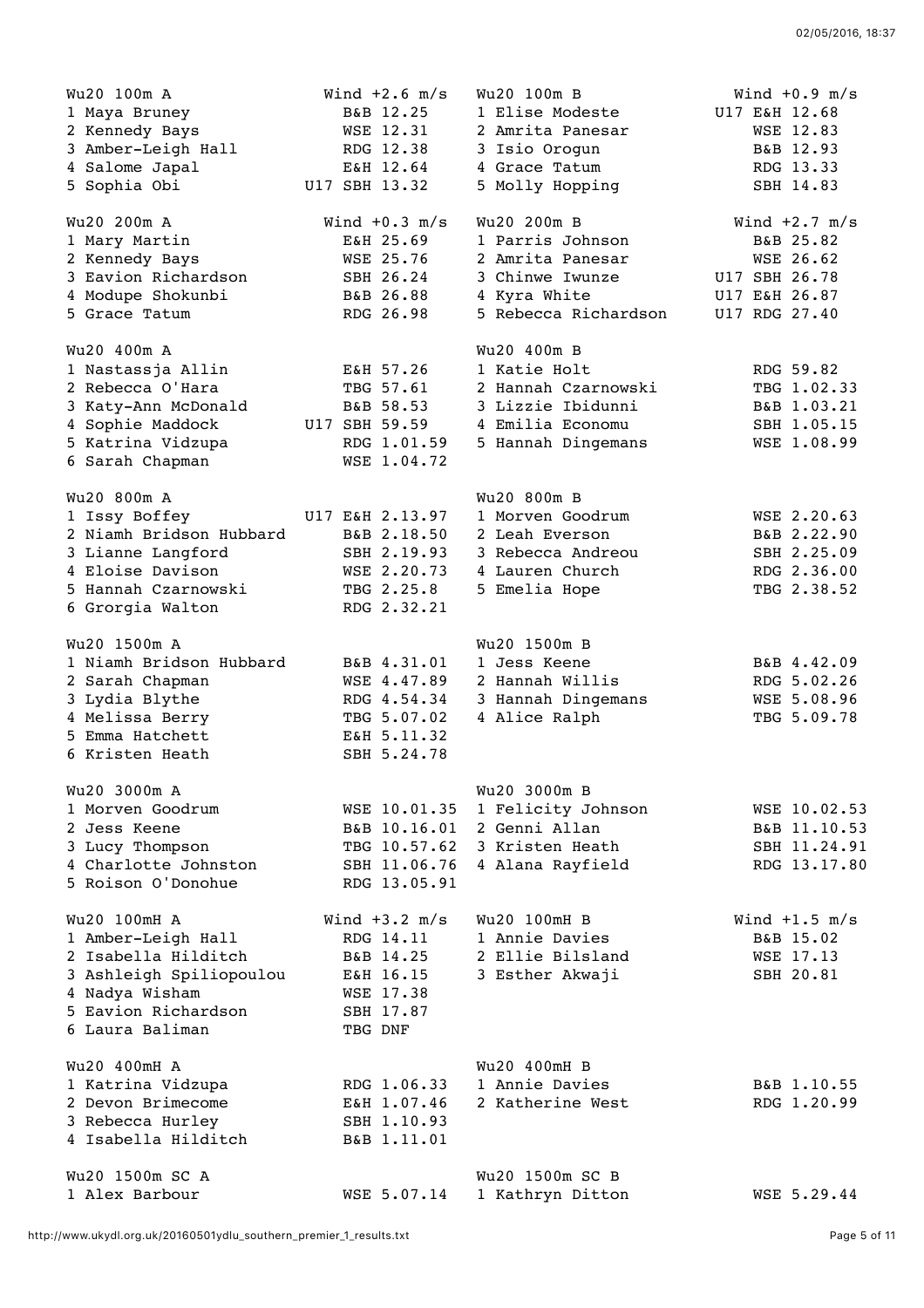| 2 Alice Ralph<br>3 Caroline Dunnett<br>4 Grace Scopes                                                                                                 |  | TBG 5.40.75<br>E&H 5.53.50<br>U17 B&B 6.15.52                                 |                                                                                  |                                     |
|-------------------------------------------------------------------------------------------------------------------------------------------------------|--|-------------------------------------------------------------------------------|----------------------------------------------------------------------------------|-------------------------------------|
| Wu20 Discus Throw A<br>1 Divine Oladipo<br>2 Michaela Whitton<br>3 Fiona McQuire<br>4 Jenny Stevens<br>5 Amy Herrington<br>6 Elainne Mahay-Goodric    |  | B&B 47.86<br>RDG 40.82<br>SBH 35.91<br>TBG 34.96<br>WSE 28.40<br>E&H 24.70    | Wu20 Discus Throw B<br>1 Anna Barnett<br>2 Philippa Davenall<br>3 Ellie Chandler | B&B 34.39<br>SBH 27.57<br>WSE 27.49 |
| Wu20 Hammer Throw A<br>1 Amy Herrington<br>2 Philippa Davenall<br>3 Emma James<br>4 Jenny Stevens<br>5 Elianne Mahay-Goodric<br>6 Michaela Whitton    |  | WSE 49.92<br>SBH 49.02<br>B&B 35.07<br>TBG 32.85<br>E&H 28.40<br>RDG 26.54    | Wu20 Hammer Throw B<br>1 Ellie Chandler<br>2 Molly Hopping                       | WSE 42.81<br>SBH 19.24              |
| Wu20 Javelin Throw A<br>1 Katherine West<br>2 Fiona McQuire<br>3 Una Lageretabua<br>4 Carys Marsden<br>5 Julia Freeman                                |  | RDG 40.49<br>SBH 27.82<br>TBG 27.80<br>B&B 21.37<br>WSE 17.93                 | Wu20 Javelin Throw B<br>1 Katie Holt<br>2 Molly Hopping<br>3 Eleanor Ribbits     | RDG 36.31<br>SBH 25.33<br>TBG 16.92 |
| Wu20 Shot Putt A<br>1 Divine Oladipo<br>2 Elianne Mahay-Goodric<br>3 Amy Herrington<br>4 Philippa Davenall<br>5 Michaela Whitton<br>6 Una Laqeretabua |  | B&B 13.94<br>E&H 10.95<br><b>WSE 9.84</b><br>SBH 8.94<br>RDG 8.93<br>TBG 8.59 | Wu20 Shot Putt B<br>1 Fiona McQuire<br>2 Ellie Chandler                          | SBH 8.92<br><b>WSE 7.80</b>         |
| Wu20 Long Jump A<br>1 Eavion Richardson<br>2 Jamiy Robinson-Pascal<br>3 Mary Martin<br>4 Aisling Begley<br>5 Nadya Wisham<br>6 Eleanor Ribbits        |  | SBH 5.81<br>B&B 5.41<br>E&H 5.15<br>U17 RDG 5.04<br>WSE 4.85<br>TBG 4.41      | Wu20 Long Jump B<br>1 Kayanna Reid<br>2 Toyin Orelaja<br>3 Emily Hornung         | SBH 5.32<br>B&B 5.28<br>WSE 1.90    |
| Wu20 Triple Jump A<br>1 Annie Davies<br>2 Kayanna Reid<br>3 Nadya Wisham                                                                              |  | B&B 11.67<br>SBH 10.60<br>WSE 9.97                                            | Wu20 Triple Jump B<br>1 Mary Adeniji<br>2 Esther Akwaji                          | B&B 11.23<br>SBH 10.23              |
| Wu20 High Jump A<br>1 Ashleigh Spiliopoulou<br>2 Jamiy Robinson-Pascal<br>3 Jasmin McCallum<br>4 Eleanor Ribbits<br>5 Esther Akwaji<br>6 Nadya Wisham |  | E&H 1.58<br>B&B 1.55<br>U17 RDG 1.50<br>TBG 1.45<br>SBH 1.40<br>WSE 1.35      | Wu20 High Jump B<br>1 Isobel Reeves<br>2 Una Laqeretabua                         | B&B 1.50<br>TBG 1.45                |
| Wu20 Pole Vault A<br>1 Jess Robinson<br>2 Sophie Dowson<br>3 Megan McInnes<br>4 Emily Glanville<br>5 Una Laqeretabua                                  |  | <b>WSE 3.90</b><br>B&B 3.75<br>SBH 3.20<br>RDG 2.75<br>TBG 2.75               | Wu20 Pole Vault B<br>1 Julia Freeman                                             | WSE 2.45                            |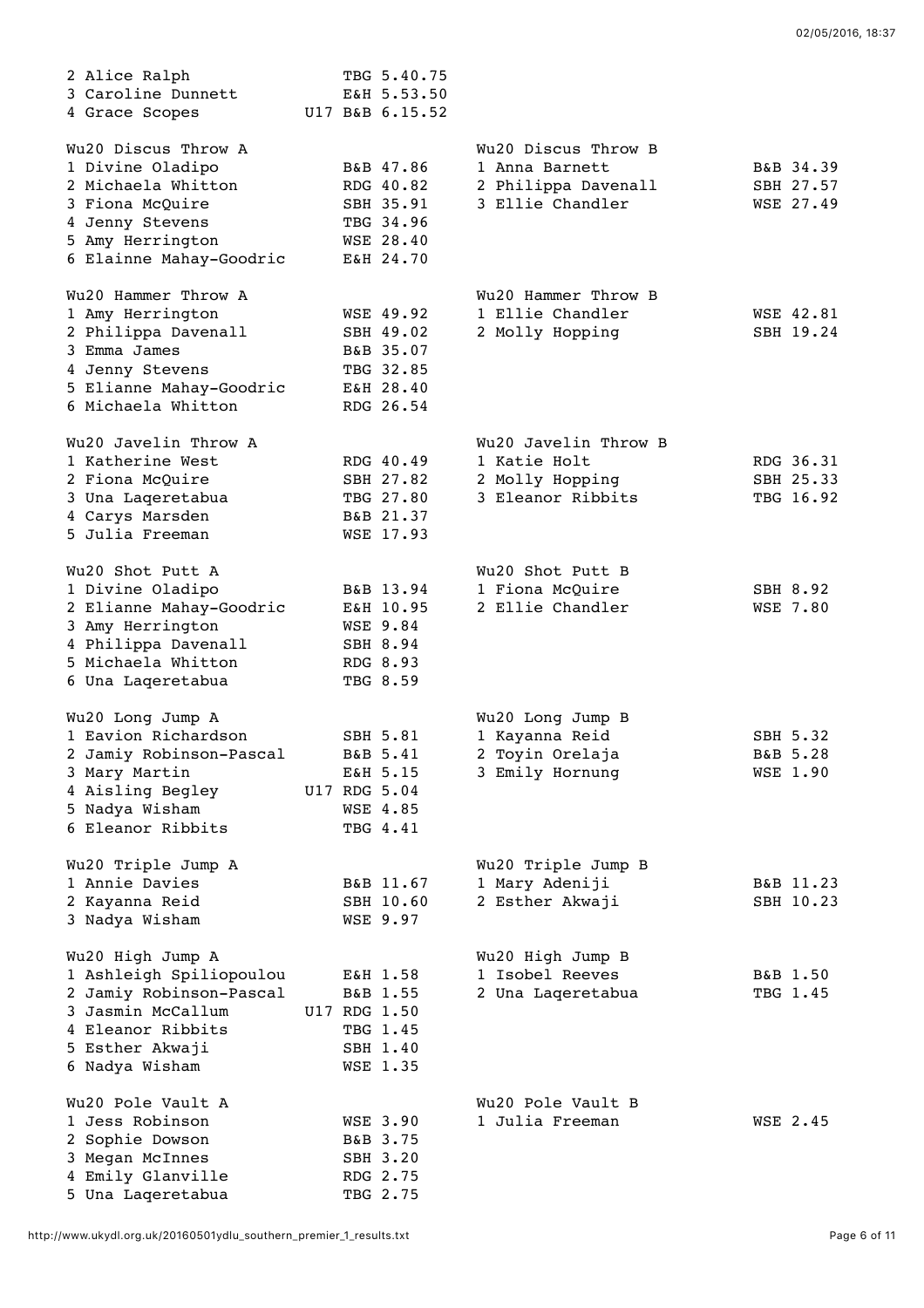| 6 Katie Hatchett        | E&H 2.15        |                         |                 |
|-------------------------|-----------------|-------------------------|-----------------|
| Wu17 100m A             | Wind $+3.2$ m/s | Wu17 100m B             | Wind $+1.8$ m/s |
| 1 Charmont Webster Tape | B&B 12.24       | 1 Katie Woolcott        | B&B 12.52       |
| 2 Isabella Gilkes       | RDG 12.51       | 2 Darcey Fleming        | WSE 12.63       |
| 3 Chinwe Iwunze         | SBH 12.62       | 3 Melieka Daley         | E&H 12.68       |
| 4 Akaysha Ellis         | E&H 12.69       | 4 Chante Bynoe-Gittens  | RDG 13.14       |
| 5 Lara Pleace           | WSE 12.71       | 5 Sophia Taglia         | SBH 13.53       |
| 6 Summa Ginger          | TBG 13.97       | 6 Anna Wessells         | TBG 15.62       |
| Wu17 200m A             | Wind $+0.6$ m/s | Wu17 200m B             | Wind $+1.6$ m/s |
| 1 Immanuela Aliu        | B&B 25.05       | 1 Magda Cienciala       | B&B 25.83       |
| 2 Ella Wansell          | E&H 25.56       | 2 Akaysha Ellis         | E&H 25.91       |
| 3 Isabella Gilkes       | RDG 25.90       | 3 Tia Richards          | WSE 26.49       |
| 4 Darcey Fleming        | WSE 26.31       | 4 Chante Bynoe-Gittens  | RDG 26.78       |
| 5 Asha Root             | TBG 26.41       | 5 Jessica McMorrow      | SBH 28.91       |
| 6 Sophia Taglia         | SBH 27.85       | 6 Toni Wilkes           | TBG 31.65       |
| Wu17 300m A             |                 | Wu17 300m B             |                 |
| 1 Asha Root             | TBG 41.63       | 1 Rhiannon Ward         | WSE 42.69       |
| 2 Anna Croft            | WSE 41.81       | 2 Olivia Richer         | B&B 43.33       |
| 3 Emmanuel Young        | RDG 43.25       | 3 Blessing Adjei-Okwabi | SBH 43.65       |
| 4 Jess Hurley           | SBH 43.75       | 4 Eloise Bradshaw       | E&H 44.48       |
| 5 Grace Scopes          | B&B 44.18       | 5 Ella Saunders         | RDG 45.03       |
| 6 Sara Jacob            | E&H 44.83       | 6 Eleanor Cohen         | TBG 48.61       |
| Wu17 800m A             |                 | Wu17 800m B             |                 |
| 1 Saskia Krefting       | WSE 2.18.1      | 1 Stephanie Taylor      | B&B 2.31.57     |
| 2 Ella Saunders         | RDG 2.25.2      | 2 Ceri Barnes           | RDG 2.35.90     |
| 3 Josephine Chadwick    | SBH 2.25.5      | 3 Neve Hudson           | WSE 2.38.56     |
| 4 Kelsi Cornish         | B&B 2.28.8      | 4 Eleanor Cohen         | TBG 2.38.99     |
| 5 Katie Mitchell        | E&H 2.30.1      |                         |                 |
| 6 Anna Wessells         | TBG 2.51.7      |                         |                 |
| Wu17 1500m A            |                 | Wu17 1500m B            |                 |
| 1 Nancie Bowley         | RDG 4.54.17     | 1 Genni Allan           | B&B 4.57.34     |
| 2 Millie Smith          | B&B 4.57.02     | 2 Claudia Rowe          | RDG 5.35.42     |
| 3 Evie Butler           | TBG 5.08.92     | 3 Danielle Purslow      | WSE 5.56.35     |
| 4 Beth Forster          | E&H 5.10.73     |                         |                 |
| 5 Charlotte Harris      | WSE 5.38.33     |                         |                 |
| 6 Georgia Lee           | SBH 5.44.77     |                         |                 |
| Wu17 3000m A            |                 | Wu17 3000m B            |                 |
| 1 Kirsty Walker         | RDG 10.41.23    | 1 Millie Smith          | B&B 11.00.81    |
| 2 Amy Leach             | B&B 10.44.32    | 2 Katie Rodda           | RDG 11.04.32    |
| 3 Angel Grimes-Mctavish | E&H 10.48.15    | 3 Sara Lopez-Fujimaki   | WSE 13.06.93    |
| 4 Juliet Soane          | WSE 12.14.68    |                         |                 |
| Wu17 80mH A             | Wind $+1.8$ m/s | Wu17 80mH B             | Wind $+2.1$ m/s |
| 1 Kia Slade             | RDG 11.98       | 1 Kate Purser           | B&B 12.55       |
| 2 Marissa Sims          | E&H 12.16       | 2 Amelia Macdonald      | E&H 12.57       |
| 3 Rachel Gilby          | TBG 12.40       | 3 Jasmin McCallum       | RDG 12.60       |
| 4 Megan Shaw            | WSE 12.75       | 4 Rachel Melbourne      | WSE 13.03       |
| 5 Sophia Obi            | SBH 13.60       | 5 Sophia Taglia         | SBH 15.58       |
|                         |                 | 6 Toni Wilkes           | TBG 16.31       |
| Wu17 300mH A            |                 | Wu17 300mH B            |                 |
| 1 Anna Croft            | WSE 45.38       | 1 Megan Shaw            | WSE 48.74       |
| 2 Phoebe Fennick        | RDG 46.94       | 2 Catrin Murphy         | B&B 49.11       |
| 3 Megan Sims            | E&H 47.52       | 3 Charlotte West        | RDG 53.66       |
| 4 Kate Purser           | B&B 48.70       | 4 Georgie Crawley       | TBG 55.62       |
| 5 Arianna Kuligowski    | TBG 51.03       |                         |                 |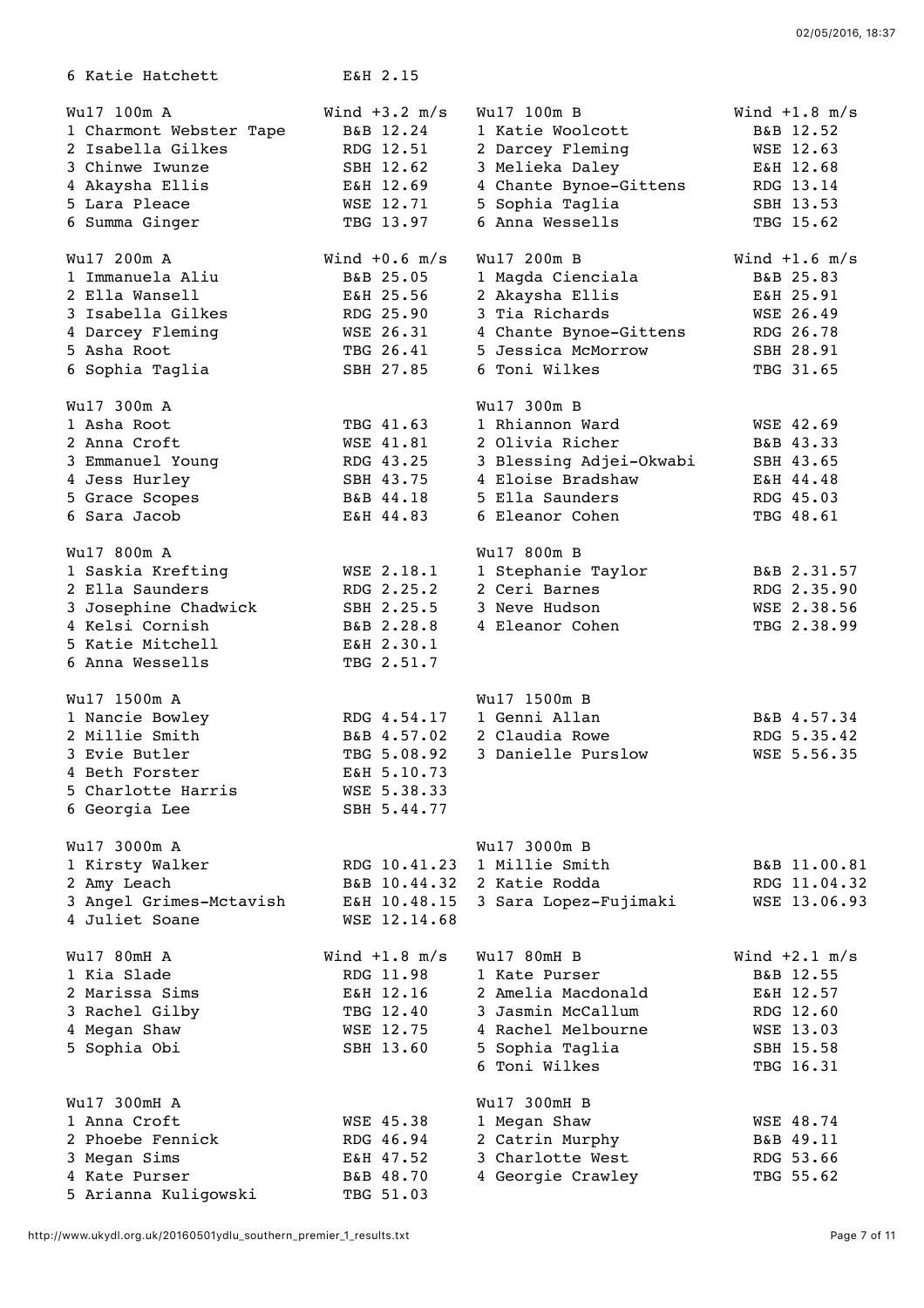| 6 Sophia Obi         | SBH 54.80        |                      |             |
|----------------------|------------------|----------------------|-------------|
| Wu17 1500m SC A      |                  | Wu17 1500m SC B      |             |
| 1 Yasmin Austridge   | B&B 5.07.16      | 1 Amy Leach          | B&B 6.11.12 |
| 2 Emily Jones        | E&H 5.53.24      |                      |             |
| 3 Becky Pope         | WSE 5.58.87      |                      |             |
| Wul7 Discus Throw A  |                  | Wul7 Discus Throw B  |             |
| 1 Caitlin Stacey     | RDG 35.00        | 1 Leah Runnacles     | RDG 33.26   |
| 2 Carys Marsden      | B&B 34.42        | 2 Summa Ginger       | TBG 12.37   |
| 3 Catie Kohler       | TBG 26.44        |                      |             |
| 4 Ellesse Wilson     | WSE 20.55        |                      |             |
| 5 Klaudia Debreczani | SBH 15.34        |                      |             |
| Wul7 Hammer Throw A  |                  | Wul7 Hammer Throw B  |             |
| 1 Victoria Wiltshire | B&B 52.99        | 1 Carys Marsden      | B&B 34.78   |
| 2 Leah Runnacles     | RDG 48.60        | 2 Caitlin Stacey     | RDG 34.43   |
| 3 Catie Kohler       | TBG 37.95        | 3 Eleanor Cohen      | TBG 16.66   |
| 4 Louisa Pitsialis   | SBH 32.46        |                      |             |
| 5 Rachel Harvey      | WSE 23.49        |                      |             |
| Wul7 Javelin Throw A |                  | Wul7 Javelin Throw B |             |
| 1 Eloise Locke       | B&B 40.57        | 1 Rachel Melbourne   | WSE 25.30   |
| 2 Charlotte West     | RDG 39.75        | 2 Ellie Moore        | B&B 21.02   |
| 3 Abi Jones          | WSE 35.76        |                      |             |
| 4 Klaudia Debreczani | SBH 24.85        |                      |             |
| 5 Summa Ginger       | TBG 14.81        |                      |             |
| 6 Aliyah Hall        | E&H 10.46        |                      |             |
| Wul7 Shot Putt A     |                  | Wul7 Shot Putt B     |             |
| 1 Eloise Locke       | B&B 13.03        | 1 Caitlin Stacey     | RDG 9.96    |
| 2 Akaysha Ellis      | E&H 11.18        | 2 Emma James         | B&B 9.51    |
| 3 Leah Spratley-Kemp | RDG 10.82        | 3 Arianna Kuligowski | TBG 9.02    |
| 4 Rachel Melbourne   | <b>WSE 10.00</b> | 4 Aliyah Hall        | E&H 7.63    |
| 5 Catie Kohler       | TBG 9.68         |                      |             |
| 6 Klaudia Debreczani | SBH 8.09         |                      |             |
| Wul7 Long Jump A     |                  | Wul7 Long Jump B     |             |
| 1 Holly Mills        | B&B 6.17         | 1 Darcy Hudson       | RDG 4.76    |
| 2 Alessa Lewis       | SBH 5.49         | 2 Sinme Solanke      | E&H 4.38    |
| 3 Amelia Macdonald   | E&H 5.24         | 3 Georgie Crawley    | TBG 3.84    |
| 4 Hannah Jones       | <b>WSE 5.04</b>  |                      |             |
| 5 Rachel Gilby       | TBG 5.01         |                      |             |
| 6 Jasmin McCallum    | RDG 4.93         |                      |             |
| Wul7 Triple Jump A   |                  | Wul7 Triple Jump B   |             |
| 1 Karina Harris      | B&B 11.27        | 1 Princess Young     | RDG 9.47    |
| 2 Hannah Jones       | WSE 10.06        | 2 Abi Pinner         | WSE 8.79    |
| 3 Jade Isijola-Moens | E&H 9.86         | 3 Georgie Crawley    | TBG 7.27    |
| 4 Sarah Bangura      | SBH 9.56         |                      |             |
| 5 Rebecca Richardson | RDG 9.49         |                      |             |
| 6 Rachel Gilby       | TBG 9.13         |                      |             |
| Wul7 High Jump A     |                  | Wul7 High Jump B     |             |
| 1 Megan Porter       | WSE 1.58         | 1 Charlotte Vyvyan   | RDG 1.50    |
| 2 Molly Bates        | RDG 1.50         | 2 Isobel Deacon      | SBH 1.45    |
| 3 Amelia Macdonald   | E&H 1.50         | 3 Abi Pinner         | WSE 1.45    |
| 4 Alessa Lewis       | SBH 1.45         |                      |             |
| 5 Toni Wilkes        | TBG 1.35         |                      |             |
| 6 Magda Cienciala    | B&B 1.35         |                      |             |
| Wul7 Pole Vault A    |                  | Wul7 Pole Vault B    |             |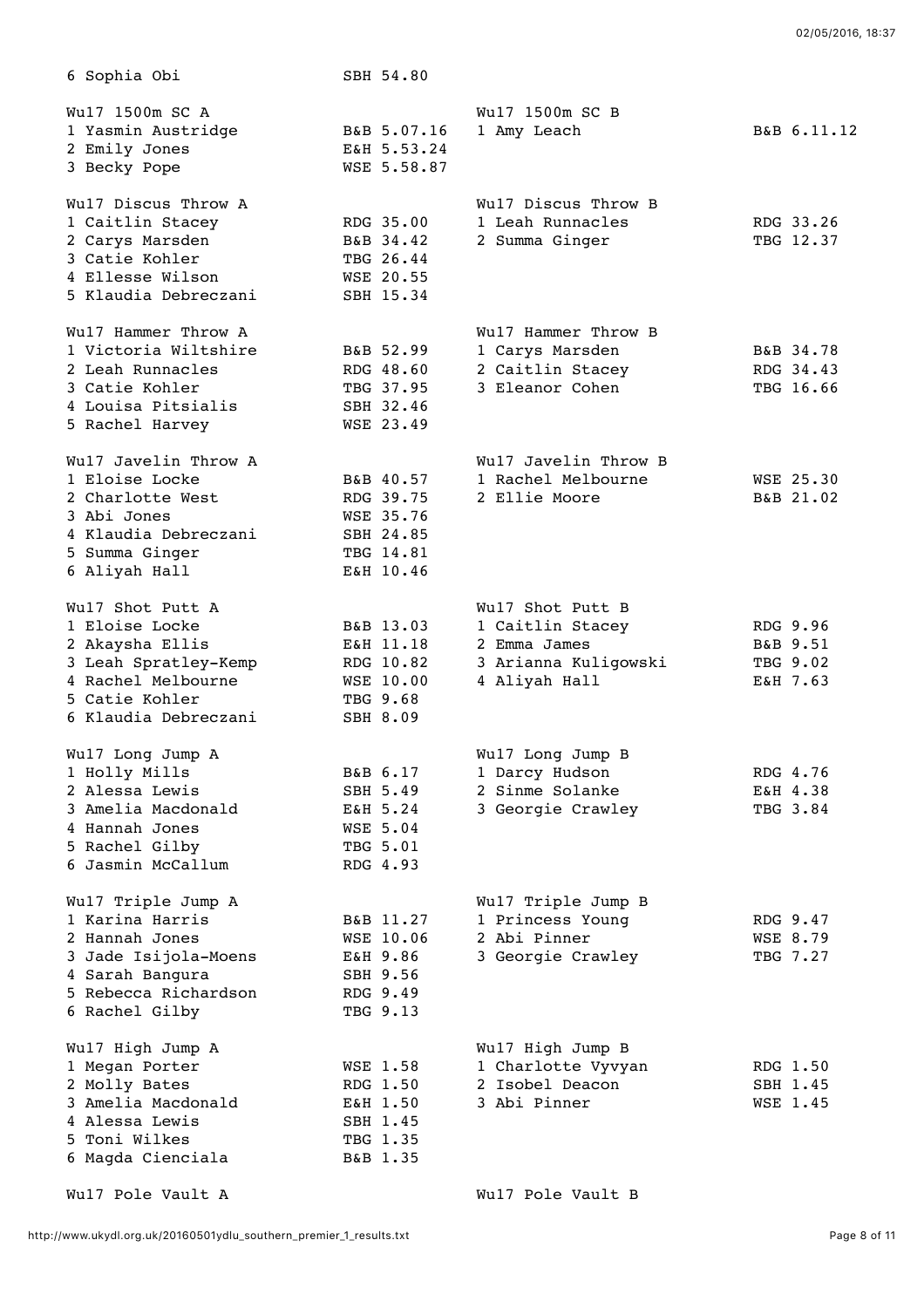| 1 Isobel Deacon    | SBH 3.35 |
|--------------------|----------|
| 2 Aisling Begley   | RDG 2.90 |
| 3 Yasmin Austridge | B&B 2.15 |

| Wul7 4x100m Relay |                         |                        |
|-------------------|-------------------------|------------------------|
| 1 B&B 48.00       | 1 Charmont Webster Tape | 2 Magda Cienciala      |
|                   | 3 Katie Woolcott        | 4 Immanuela Aliu       |
| 2 E&H 48.76       | 1 Melieka Daley         | 2 Akaysha Ellis        |
|                   | 3 Elise Modeste         | 4 Ella Wansell         |
| 3 RDG 50.48       | 1 Rebecca Richardson    | 2 Phoebe Fennick       |
|                   | 3 Isabella Gilkes       | 4 Chante Bynoe-Gittens |
| 4 WSE 50.89       | 1 Megan Porter          | 2 Tia Richards         |
|                   | 3 Ellie Baxter          | 4 Darcey Fleming       |
| 5 SBH 53.28       | 1 Sophia Obi            | 2 Jessica McMorrow     |
|                   | 3 Sophia Taglia         | 4 Chinwe Iwunze        |
| 6 TBG 55.30       | 1 Asha Root             | 2 Rachel Gilby         |
|                   | 3 Summa Ginger          | 4 Toni Wilkes          |

Wu20 4x100m Relay

| 1 B&B 48.40 | 1 Maya Bruney      | 2 Parris Johnson    |
|-------------|--------------------|---------------------|
|             | 3 Modupe Shokunbi  | 4 Isio Orogun       |
| 2 E&H 50.62 | 1 Kyra White       | 2 Mary Martin       |
|             | 3 Eloise Bradshaw  | 4 Bethany Testro    |
| 3 RDG 50.67 | 1 Amber-Leigh Hall | 2 Grace Tatum       |
|             | 3 Katie Holt       | 4 Phoebe Thomas     |
| 4 WSE 50.92 | 1 Jade Kusumo      | 2 Ellie Bilsland    |
|             | 3 Amrita Panesar   | 4 Kennedy Bays      |
| 5 SBH 53.79 | 1 Isobel Deacon    | 2 Esther Akwaji     |
|             | 3 Kayanna Reid     | 4 Eavion Richardson |
| 6 TBG 55.35 | 1 Rebecca O'Hara   | 2 Eleanor Ribbits   |
|             | 3 Laura Baliman    | 4 Una Lageretabua   |

Mu17 4x100m Relay

|  | 1 RDG 46.75 | 1 Malachi Henry        | 2 Harry Davies           |
|--|-------------|------------------------|--------------------------|
|  |             | 3 Tyrese King          | 4 Charlie Ashdown-Taylor |
|  | 2 B&B 46.77 | 1 William Adeyeye      | 2 Chizute Ogbedeh        |
|  |             | 3 Robert Abbott        | 4 Matthew Knight         |
|  | 3 E&H 46.80 | 1 Emmanuel Agyare      | 2 Zion Abanihi           |
|  |             | 3 Aaron Martell        | 4 Samuel Antwi           |
|  | 4 SBH 49.17 | 1 Josh Kumar           | 2 Elliot Dee             |
|  |             | 3 Michael Kobeh        | 4 Shinawat Jaidee        |
|  | 5 WSE 50.17 | 1 Alex Pocock-Stillman | 2 Cyrus Panesar          |
|  |             | 3 Rory Naylor          | 4 Abraham Melbourne      |
|  |             |                        |                          |

| Mu20 4x100m Relay |                        |                         |
|-------------------|------------------------|-------------------------|
| 1 WSE 43.98       | 1 Cameron Challis      | 2 Frank Ahanon          |
|                   | 3 Bradley Tenuta       | 4 Thomas Miller         |
| 2 B&B 44.75       | 1 Alex Skipp           | 2 Callum Gardiner       |
|                   | 3 Joe Freeman          | 4 Shamar Thomas-Campbel |
| 3 SBH 45.32       | 1 Dylan Carlsson-Smith | 2 Ben McGuire           |
|                   | 3 Gerald Matthew       | 4 Karim Keskas          |
| 4 TBG 46.01       | 1 Tom Saunders         | 2 Barnie Skinner        |
|                   | 3 Henry Marshall       | 4 Kieran Erland         |
| 5 RDG 47.54       | 1 Ryan Savery          | 2 Vishwesh Ayyar        |
|                   | 3 Ramone Jordan        | 4 Matthew Treston       |

Wu17 4x300m Relay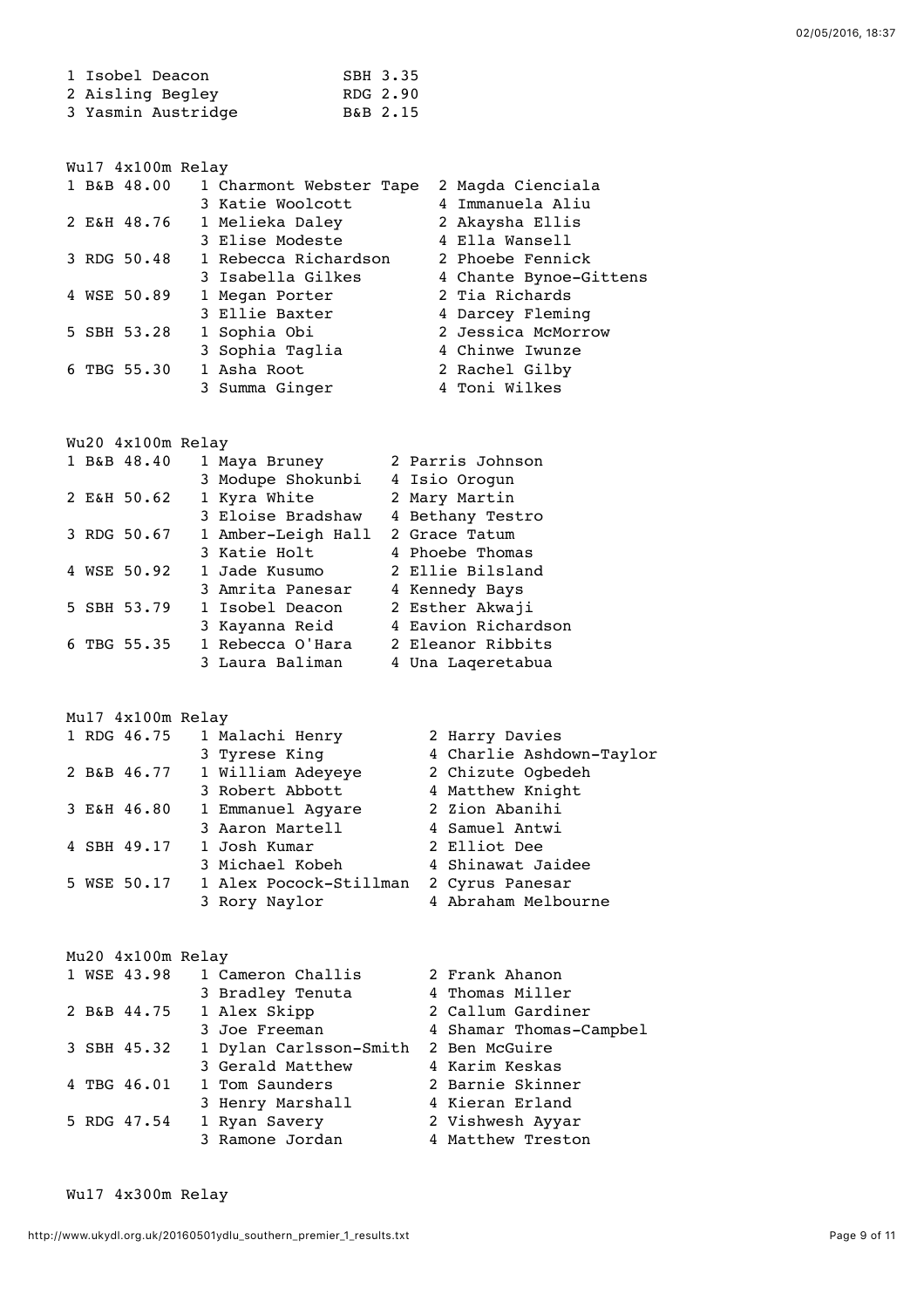|  |  | 1 E&H 2.50.53 1 Megan Sims            | 2 Sara Jacob         |
|--|--|---------------------------------------|----------------------|
|  |  | 3 Eloise Bradshaw                     | 4 Katie Mitchell     |
|  |  | 2 B&B 2.52.80 1 Catrin Murphy         | 2 Olivia Richer      |
|  |  | 3 Kate Purser                         | 4 Holly Mills        |
|  |  | 3 SBH 2.57.87 1 Blessing Adjei-Okwabi | 2 Josephine Chadwick |
|  |  | 3 Sophie Maddock                      | 4 Jess Hurley        |
|  |  | 4 WSE 2.58.50 1 Tia Richards          | 2 Megan Shaw         |
|  |  | 3 Rachel Melbourne                    | 4 Saskia Krefting    |
|  |  | 5 RDG 2.58.72 1 Kirsty Walker         | 2 Ella Saunders      |
|  |  | 3 Emmanuel Young                      | 4 Nancie Bowley      |
|  |  | 6 TBG 3.09.22 1 Asha Root             | 2 Eleanor Cohen      |
|  |  | 3 Anna Wessells                       | 4 Evie Butler        |
|  |  |                                       |                      |

## Wu20 4x400m Relay

|  |  | 1 B&B 4.08.85 1 Lizzie Ibidunni | 2 Katy-Ann McDonald |
|--|--|---------------------------------|---------------------|
|  |  | 3 Niamh Bridson Hubbard         | 4 Leah Everson      |
|  |  | 2 SBH 4.12.14 1 Rebecca Hurley  | 2 Rebecca Andreou   |
|  |  | 3 Emilia Economu                | 4 Lianne Langford   |
|  |  | 3 RDG 4.17.38 1 Grorgia Walton  | 2 Lydia Blythe      |
|  |  | 3 Katie Holt                    | 4 Katherine West    |
|  |  | 4 TBG 4.23.22 1 Rebecca O'Hara  | 2 Hannah Czarnowski |
|  |  | 3 Lucy Thompson                 | 4 Emelia Hope       |
|  |  | 5 WSE 4.39.23 1 Eloise Davison  | 2 Eleanor Jordan    |
|  |  | 3 Emily Tebbit                  | 4 Alex Barbour      |

## Mu17 4x400m Relay 1 RDG 3.36.33 1 Blaine Lewis-Shallow 2 Jack Millar

|  |  | I KNG 3.30.33 I DIGINE HEMIS-SHAIIOM | Z JACA MIIIIAI     |
|--|--|--------------------------------------|--------------------|
|  |  | 3 Chey Kemp                          | 4 Matthew Rawlings |
|  |  | 2 SBH 3.44.67 1 Henry Fulton         | 2 Elliot Dee       |
|  |  | 3 Henry Rocha                        | 4 Jeremy Dempsey   |
|  |  | 3 B&B 3.45.02 1 George Pope          | 2 Lewis Stickings  |
|  |  | 3 Edward Adams                       | 4 Ben Sutton       |
|  |  | 4 TBG 3.50.01 1 Luke Reeves          | 2 Isaac Harding    |
|  |  | 3 Christian Lee                      | 4 Cameron Roberts  |
|  |  | 5 WSE 3.50.74 1 Daniel Brookling     | 2 Jack Goddard     |
|  |  | 3 Gurjeevan Athwal                   | 4 Rory Naylor      |
|  |  |                                      |                    |

## Mu20 4x400m Relay 1 SBH 3.28.90 1 Matthew Lewis 2 Omar Parsons<br>3 Khalid-Ali Ahmed 4 Gerald Matthew 3 Khalid-Ali Ahmed 2 B&B 3.28.94 1 Shamar Thomas-Campbel 2 William Pope 3 Aleksander Wiltshire 4 Ocean Schwartz 3 WSE 3.29.86 1 Alex Haydock-Wilson 2 Thomas Miller 3 Thomas Spellman  $4$  Jiv Singh 4 TBG 3.36.77 1 Henry Marshall 2 Jamie Brown<br>3 Zac Skinner 1 4 Kieran Erlan 4 Kieran Erland<br>2 Ben Corless  $5$  RDG  $3.57.03$  1 Harry North 3 Joseph Plested 4 Nick Wiltshire

|           | After 75 of 76 events |   |                                    |           |   |
|-----------|-----------------------|---|------------------------------------|-----------|---|
|           | MATCH RESULT          |   | LEAGUE STANDINGS                   |           |   |
|           | Event Lge             |   |                                    | Event Lge |   |
| 1 B&B 816 |                       | 6 | 1 Blackheath & Bromley H&AC 816    |           | 6 |
| 2 RDG 719 |                       | 5 | 2 Reading AC                       | 719       | 5 |
| 3 WSE 697 |                       | 4 | 3 Windsor, Slough, Eton, H'low 697 |           |   |